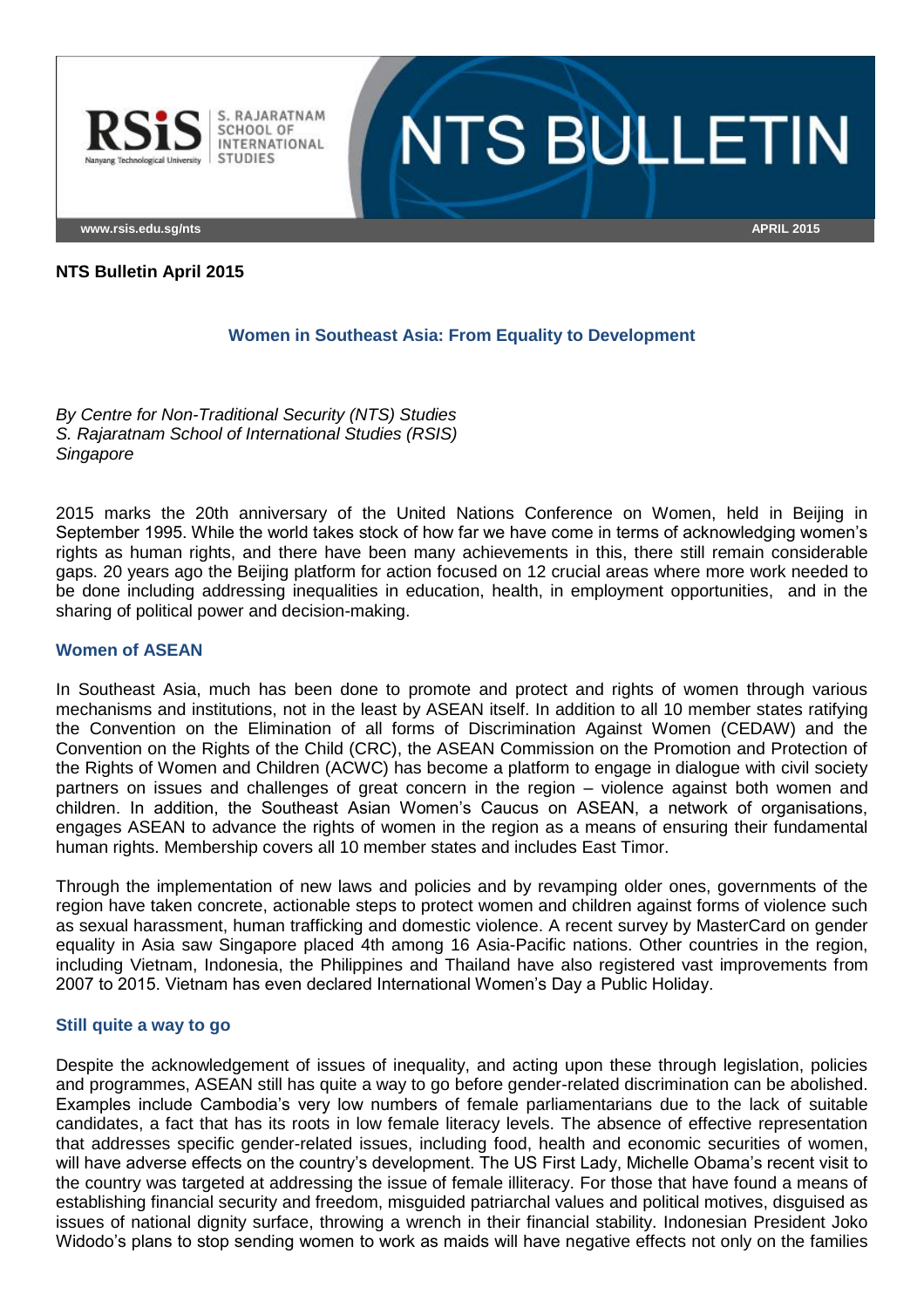of these women but on the economy as well, considering how the remittance of funds from foreign domestic workers is quite substantial. According to an International Organisation for Migration study, remittances from Indonesian migrant workers (of which three-quarters are women) reached USD\$6.6 billion in 2008 and this figure has steadily increased over the years, according to the World Bank, to more than USD\$7 billion in 2012.

#### **A more focused direction**

The way for ASEAN countries to stay competitive and on track with their development goals is to promote gender equity. This is especially so for equality in education. It has been proven that increased female literacy has resulted in better maternal health, reduced malnutrition in children, and increased economic development, especially at local levels. Perhaps in this, newly developing member states can learn from the experiences of other member states that have provided equal opportunities in education, for example Indonesia, the Philippines and Singapore. By promoting equal opportunities in education and encouraging parents to send their girls to school in an early fledging state, then Prime Minister of Singapore, Lee Kuan Yew, and his team created a skilled labour force that still stands as the backbone of the nation's social cohesiveness and economic strength.

The shared vision of a people-oriented and socially responsible ASEAN community cannot come to fruition unless violations to half the region's population are put to rights. Gender equity is not just about women and girls. It's about us as human beings. It is about shared ideas of social justice. The empowerment of women in a way empowers all of us. UN Secretary-General Ban Ki-moon put it succinctly when he stated this in his message for International Women's Day this year "…when we unleash the power of women, we can secure a future for all".

#### **Recommended Readings**

- ASEAN Secretariat, 2014, [Joint statement of the ASEAN Commission on the Promotion and](http://www.asean.org/news/asean-statement-communiques/item/joint-statement-of-the-asean-commission-on-the-promotion-and-protection-of-the-rights-of-women-and-children-acwc-and-the-special-representative-of-the-un-secretary-general-on-violence-against-children)  [Protection of the Rights of Women and Children \(ACWC\) and the Special Representative of the UN](http://www.asean.org/news/asean-statement-communiques/item/joint-statement-of-the-asean-commission-on-the-promotion-and-protection-of-the-rights-of-women-and-children-acwc-and-the-special-representative-of-the-un-secretary-general-on-violence-against-children)  [Secretary General on Violence against Children, Manila, the Philippines, 17 January 2012.](http://www.asean.org/news/asean-statement-communiques/item/joint-statement-of-the-asean-commission-on-the-promotion-and-protection-of-the-rights-of-women-and-children-acwc-and-the-special-representative-of-the-un-secretary-general-on-violence-against-children)
- Sara E. [Davies, Kimberly Nackers, and Sarah Teitt, 2014, Women, peace and security as an](http://www.tandfonline.com/doi/abs/10.1080/10357718.2014.902030?journalCode=caji20#.VSOG5fmUf1Y)  ASEAN priority, [Australian Journal of International Affairs, Vol. 68, No. 3, pp. 333–355.](http://www.tandfonline.com/doi/abs/10.1080/10357718.2014.902030?journalCode=caji20#.VSOG5fmUf1Y)
- Theresa Devasahayam, 2009, Women In Southeast Asia: Changes and continuities, in, Theresa Devasahayam (ed), Gender trends in Southeast Asia: Women now, women in the future, Singapore: Institute of Southeast Asian Studies
- Dalina [Prasertsri, Huong Tran, Nina Somera, and Sunee Singh, 2013, An ASEAN handbook for](http://apwld.org/wp-content/uploads/2013/12/ASEAN-Handbook-for-Womens-Rights-Activists.pdf)  women's rights activists, [Southeast Asia Women's Caucus on ASEAN Secretariat and Asia Pacific](http://apwld.org/wp-content/uploads/2013/12/ASEAN-Handbook-for-Womens-Rights-Activists.pdf)  [Forum on Women, Law and Development,](http://apwld.org/wp-content/uploads/2013/12/ASEAN-Handbook-for-Womens-Rights-Activists.pdf) Chiang Mai, Thailand.
- United Nations, 2015, [UN Secretary-general's Message for 2015. \(International Women's Day\)](http://www.un.org/en/events/womensday/2015/sgmessage.shtml)

# **CLIMATE CHANGE AND ENVIRONMENTAL SECURITY**

- [China's dams choking the life from Mekong, Chiangrai Times, 6 March 2015.](http://www.chiangraitimes.com/chinas-dams-choking-the-life-from-mekong.html)
- [Erik Meijaard, Commentary: The final blow for Indonesia's forests?, The Jakarta Globe, 9 March](http://thejakartaglobe.beritasatu.com/opinion/commentary-final-blow-indonesias-forests/)  [2015.](http://thejakartaglobe.beritasatu.com/opinion/commentary-final-blow-indonesias-forests/)
- [Gardiner Harris, Plan to verify Delhi pollution data raises suspicions, The New York Times, 11](http://www.nytimes.com/2015/03/12/world/asia/delhi-to-delay-release-of-air-quality-data.html?ref=topics)  [March 2015.](http://www.nytimes.com/2015/03/12/world/asia/delhi-to-delay-release-of-air-quality-data.html?ref=topics)
- [Edward Wong and Chris Buckley, Chinese premier vows tougher regulation on air pollution, The](http://www.nytimes.com/2015/03/16/world/asia/chinese-premier-li-keqiang-vows-tougher-regulation-on-air-pollution.html?ref=topics&_r=0)  [New York Times, 15 March 2015.](http://www.nytimes.com/2015/03/16/world/asia/chinese-premier-li-keqiang-vows-tougher-regulation-on-air-pollution.html?ref=topics&_r=0)
- [Zachary Davies Boren, Earth Hour: The world turns off the lights in call for climate](http://www.independent.co.uk/life-style/health-and-families/health-news/earth-hour-the-world-turns-off-the-lights-in-call-for-climate-change-action-10141217.html) change action, [The Independent,](http://www.independent.co.uk/life-style/health-and-families/health-news/earth-hour-the-world-turns-off-the-lights-in-call-for-climate-change-action-10141217.html) 28 March 2015.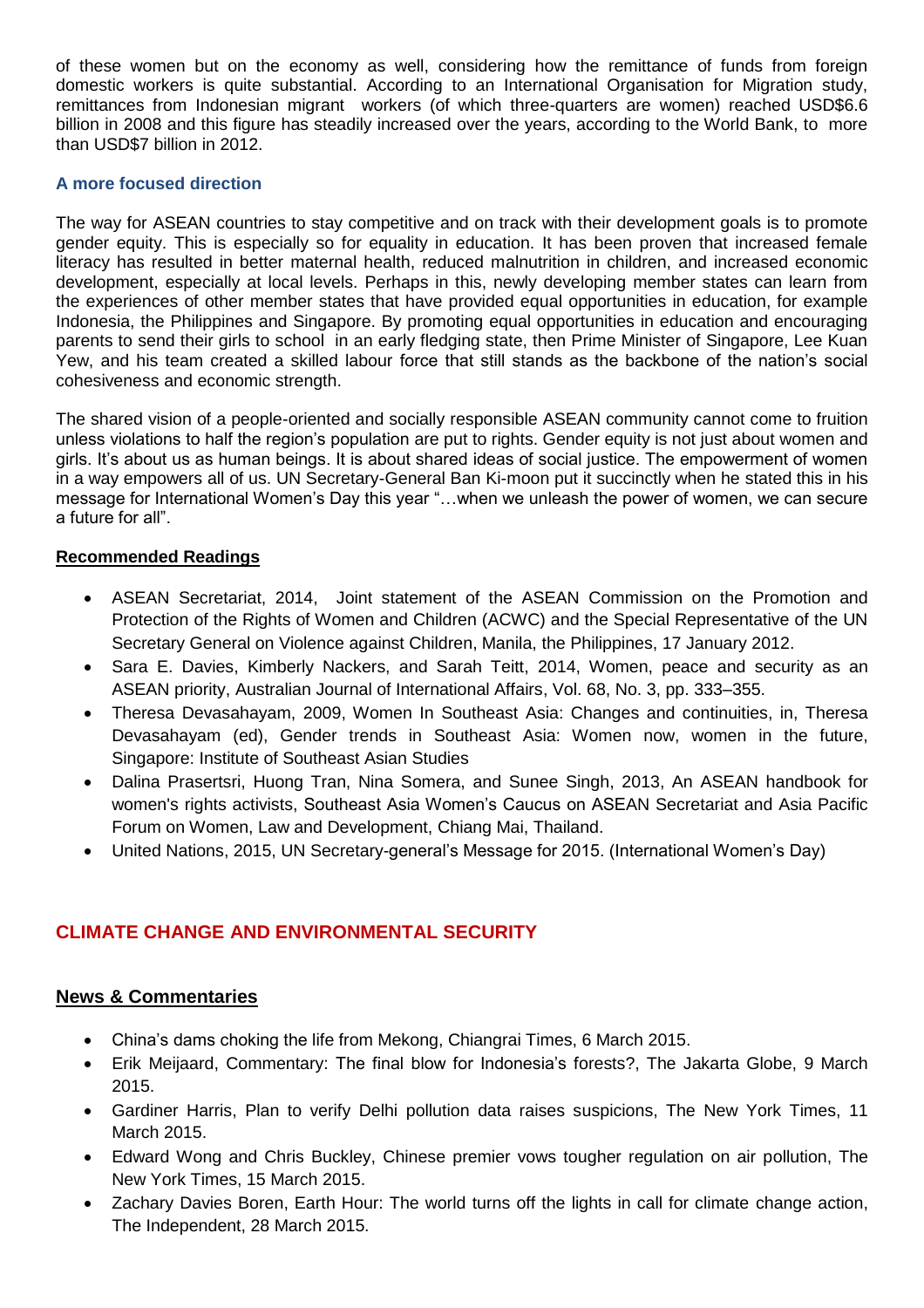- [United States submits its climate action plan ahead of 2015 Paris Agreement,](http://newsroom.unfccc.int/unfccc-newsroom/united-states-submits-its-climate-action-plan-ahead-of-2015-paris-agreement/) UN Climate Change [Newsroom, 31 March 2015.](http://newsroom.unfccc.int/unfccc-newsroom/united-states-submits-its-climate-action-plan-ahead-of-2015-paris-agreement/)
- [Oliver Milman, Climate change making droughts in Australia worse as rain patterns shift, The](http://www.theguardian.com/environment/2015/mar/31/climate-change-making-droughts-in-australia-worse-as-rain-patterns-shift)  [Guardian, 31 March 2015.](http://www.theguardian.com/environment/2015/mar/31/climate-change-making-droughts-in-australia-worse-as-rain-patterns-shift)
- Nir Orion, A chance to change science teaching from the grass roots, Science Development [Network, 31 March 2015.](http://www.scidev.net/global/education/opinion/change-science-teaching-from-grass-roots.html)
- ['Everyday disasters' driving flight from Sundarbans. Channel NewsAsia,](http://www.channelnewsasia.com/news/world/everyday-disasters-driv/1770120.html) 7 April 2015.

- [Climate-smart agriculture: Towards sustainable landscapes and food systems mobilizing science for](https://inra-dam-front-resources-cdn.brainsonic.com/ressources/afile/280829-1209a-resource-declaration-de-montpellier.html)  transitions, 2015, Declaration from the 3<sup>rd</sup> Global Science Conference on Climate-Smart Agriculture [in Montpellier, France.](https://inra-dam-front-resources-cdn.brainsonic.com/ressources/afile/280829-1209a-resource-declaration-de-montpellier.html)
- John Talberth and Katie Reytar, 2015, Climate change [in the Lower Mekong Basin: An analysis of](http://mekongarcc.net/resource/report-climate-change-lower-mekong-basin-analysis-economic-values-risk)  economic values at risk, [USAID Mekong ARCC Project.](http://mekongarcc.net/resource/report-climate-change-lower-mekong-basin-analysis-economic-values-risk)
- Robert N. Stavins, 2015, [What can an economist possibly have to say about climate change?,](http://belfercenter.ksg.harvard.edu/publication/25155/what_can_an_economist_possibly_have_to_say_about_climate_change.html) [Policy brief, Harvard project on climate agreements, Belfer Center for Science and International](http://belfercenter.ksg.harvard.edu/publication/25155/what_can_an_economist_possibly_have_to_say_about_climate_change.html)  [Affairs, Harvard Kennedy School.](http://belfercenter.ksg.harvard.edu/publication/25155/what_can_an_economist_possibly_have_to_say_about_climate_change.html)

# **Events & Announcements**

- [South Asian Conference on Climate Change: Risk &](http://www.unisdr.org/we/inform/events/41634) Actions, 28–30 April 2015, Jamshoro, [Pakistan.](http://www.unisdr.org/we/inform/events/41634)
- [2015 Regional Forum on Climate Change, 1–3 July 2015, Bangkok, Thailand.](http://www.asef.org/projects/themes/sustainable-development/3476-climate-change-conference-bangkok)

# **ENERGY SECURITY**

- [Jane Nakano, Looking toward nuclear expansion, China works with U.S. on safety, The Network for](http://www.chinafaqs.org/blog-posts/looking-toward-nuclear-expansion-china-works-us-safety)  [Climate and Energy Information, 18 March 2015.](http://www.chinafaqs.org/blog-posts/looking-toward-nuclear-expansion-china-works-us-safety)
- [Justic Scheck and Selina Williams, Non-U.S. shales prove difficult to crack, The Wall Street Journal,](http://www.wsj.com/articles/oil-giants-break-their-picks-trying-to-crack-non-u-s-shales-1426735258?mod=e2tw)  [18 March 2015.](http://www.wsj.com/articles/oil-giants-break-their-picks-trying-to-crack-non-u-s-shales-1426735258?mod=e2tw)
- [Reuters, US shale oil firms brace for more pain as crude resumes slide, Channel NewsAsia, 19](http://www.channelnewsasia.com/news/business/us-shale-oil-firms-brace/1725422.html)  [March 2015.](http://www.channelnewsasia.com/news/business/us-shale-oil-firms-brace/1725422.html)
- [Reuters, Oil and gas industry groups sue over US fracking rules, Channel NewsAsia, 21 March](http://www.channelnewsasia.com/news/business/international/oil-and-gas-industry-grou/1730442.html?cid=TWTCNA&utm_source=dlvr.it&utm_medium=twitter)  [2015.](http://www.channelnewsasia.com/news/business/international/oil-and-gas-industry-grou/1730442.html?cid=TWTCNA&utm_source=dlvr.it&utm_medium=twitter)
- [Dickon Pinner and Matt Rogers, Solar power comes of age: How harnessing the sun got cheap and](http://www.foreignaffairs.com/articles/143066/dickon-pinner-and-matt-rogers/solar-power-comes-of-age)  [practical, Foreign Affairs, March/April 2015 issue.](http://www.foreignaffairs.com/articles/143066/dickon-pinner-and-matt-rogers/solar-power-comes-of-age)
- [Gideon Rose, Energy's hottest sector, Foreign Affairs, March/April 2015 Issue.](http://www.foreignaffairs.com/articles/143086/gideon-rose/energys-hottest-sector)
- [Reuters, Jordan signs US\\$10 billion nuclear power plant deal with Russia, Today, 25 March 2015.](http://www.todayonline.com/world/jordan-signs-10-billion-nuclear-power-plant-deal-russia)
- [Des Browne and Igor S. Ivanov, From nuclear safety to nuclear security, The Japan Times, 25](http://www.japantimes.co.jp/opinion/2015/03/25/commentary/world-commentary/shift-focus-nuclear-safety-nuclear-security/#.VRTGnY6uk80)  [March 2015.](http://www.japantimes.co.jp/opinion/2015/03/25/commentary/world-commentary/shift-focus-nuclear-safety-nuclear-security/#.VRTGnY6uk80)
- [Qinnan Zhou, Can US energy exports 'pivot to Asia'?, The Diplomat, 27 March 2015.](http://thediplomat.com/2015/03/can-us-energy-exports-pivot-to-asia/)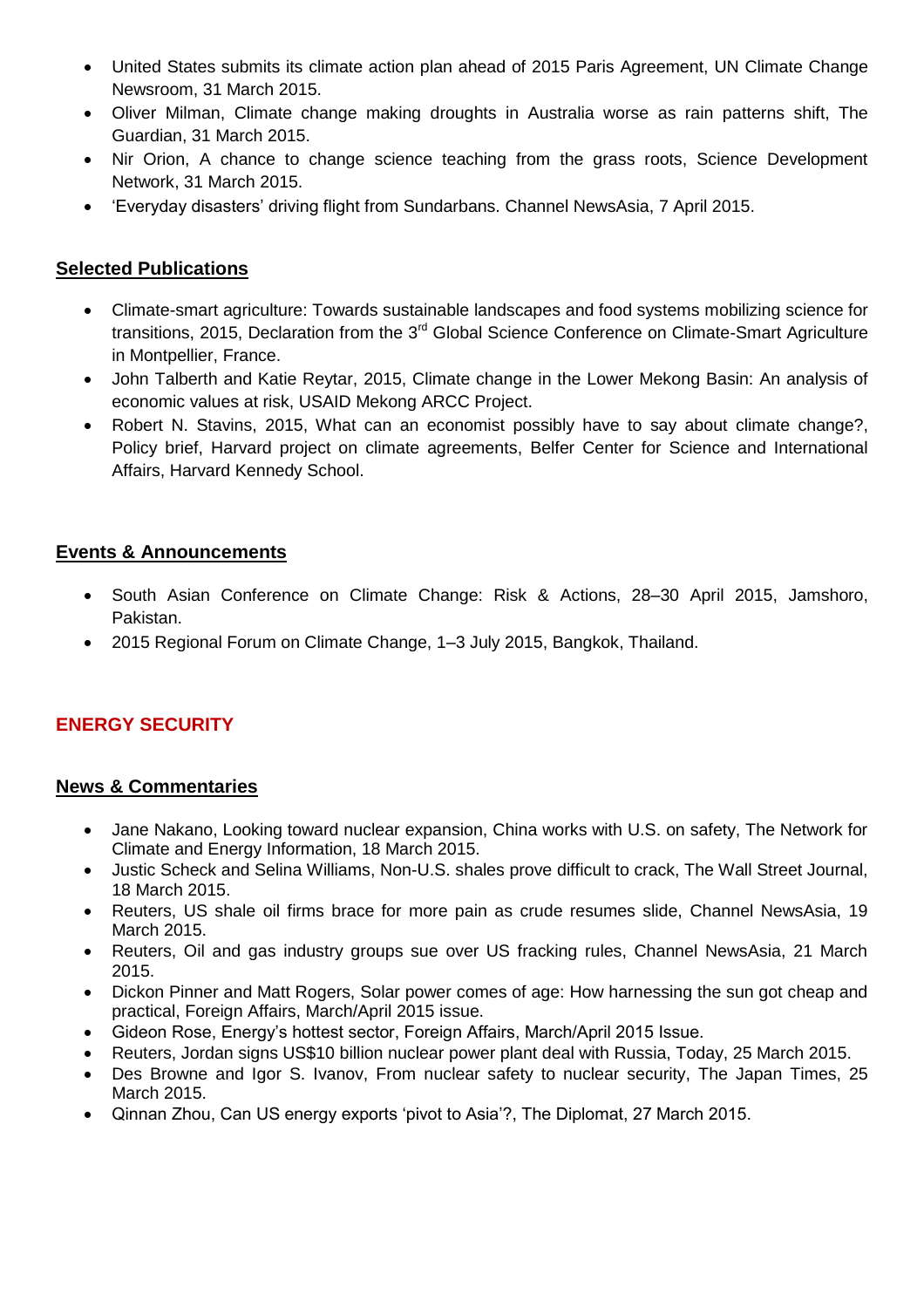- Benjamin K. Sovacool, Roman V. Sidortsov, Benjamin R. Jones, 2014, Energy Security, Equality [and Justice, Routledge.](http://www.routledge.com/books/details/9780415815208/)
- [Michel Berthélemy, Lina Escobar Rangel, 2015, Nuclear reactors' construction costs: The role of](http://www.sciencedirect.com/science/article/pii/S0301421515001214)  [lead-time, standardization and technological progress, Energy Policy, Vol. 82, pp. 118–130.](http://www.sciencedirect.com/science/article/pii/S0301421515001214)

## **Events & Announcements**

- [The Women in Energy and Resources Leadership Summit 2015, 12–13 May 2015, Sydney,](http://liquidlearning.com.au/documents/WER0515/WER0515_W.pdf)  [Australia.](http://liquidlearning.com.au/documents/WER0515/WER0515_W.pdf)
- [The Second Annual United Nations Sustainable Energy for All Forum, 17–21 May 2015, New York,](http://www.se4all.org/se4all-forum/)  [The United States of America.](http://www.se4all.org/se4all-forum/)

# **FOOD SECURITY**

## **News & Commentaries**

- [Jose Ma. Luis Montesclaros, It's not the size but how it's used: Lessons for ASEAN rice reserves,](http://www.eurasiareview.com/09032015-its-not-the-size-but-how-its-used-lesson-for-asean-rice-reserves-analysis/)  [Eurasia Review, 9 March 2015.](http://www.eurasiareview.com/09032015-its-not-the-size-but-how-its-used-lesson-for-asean-rice-reserves-analysis/)
- [Expect agriculture GDP growth to be zero to marginal in current calendar year: Ashok Gulati,](http://economictimes.indiatimes.com/articleshow/46594918.cms?utm_source=contentofinterest&utm_medium=text&utm_campaign=cppst)  [ICRIER, The Economic Times, 17 March 2015.](http://economictimes.indiatimes.com/articleshow/46594918.cms?utm_source=contentofinterest&utm_medium=text&utm_campaign=cppst)
- [Centre should not hurry implementation of National Food Security Act: ICRIER, The Economic](http://articles.economictimes.indiatimes.com/2015-03-29/news/60603010_1_national-food-security-act-nfsa-union-territories)  [Times, 29 March 2015.](http://articles.economictimes.indiatimes.com/2015-03-29/news/60603010_1_national-food-security-act-nfsa-union-territories)
- [Menna Samir, Mysterious case of Arab Common Market, Daily News Egypt, 29 March 2015.](http://www.dailynewsegypt.com/2015/03/29/mysterious-case-of-arab-common-market/)
- [China should speed up shift in improving food quality, South China Morning Post, 30 March 2015.](http://www.scmp.com/comment/insight-opinion/article/1750570/when-it-comes-food-china-right-shift-focus-quality-rather)
- [Save Our Spuds: Scientists find shield for potato blight, Phys.org, 30 March 2015.](http://phys.org/news/2015-03-spuds-scientists-shield-potato-blight.html)
- [Zaher Bitarsenior, UAE's food imports to rise to \\$400b in 10 years, Gulf News, 31 March 2015.](http://gulfnews.com/business/sectors/investment/uae-s-food-imports-to-rise-to-400b-in-10-years-1.1482864)
- [Chris Stowers, Statement calls for action on climate-resilient farming,](http://www.scidev.net/global/agriculture/news/climate-resilient-farming.html) Scidev.net, 30 March 2015.
- ["Enable small scale farmers to contribute to food security" says ILEIA to Dutch minister, Agri](http://www.agriculturesnetwork.org/news/policy-consultation-ileia-0204)  [Cultures, 2 April 2015.](http://www.agriculturesnetwork.org/news/policy-consultation-ileia-0204)
- Daniel Speckhard, Global Food Security Act a critical step forward in ending hunger, Roll Call, 7 [April 2015.](http://blogs.rollcall.com/beltway-insiders/global-food-security-act-critical-step-forward-ending-hunger-commentary/?dcz=)
- [Judy Stone, World Health Day 2015: How scientists track food poisoning, Forbes, 7 April 2015.](http://www.forbes.com/sites/judystone/2015/04/07/world-health-day-2015-food-safety-tips/)

# **Selected Publications**

- [Food and Agriculture Organization of the United Nations, 2015, On Track: Achieving results and](http://www.fao.org/documents/card/en/c/b87cede5-58ce-4961-b92f-0be9bfb2a49d/?utm_source=faohomepage&utm_medium=web&utm_campaign=featurebar)  [exceeding expectations.](http://www.fao.org/documents/card/en/c/b87cede5-58ce-4961-b92f-0be9bfb2a49d/?utm_source=faohomepage&utm_medium=web&utm_campaign=featurebar)
- [Bekele Shiferaw, Melinda Smale, Hans-Joachim Braun, Etienne Duveiller, Mathew Reynolds,](http://link.springer.com/article/10.1007/S12571-013-0263-Y?wt_mc=Other.Other.10.CON871.ALMjournalmega_downl_433)  [Geoffrey Muricho, 2013, Crops that feed the world 10. Past successes and future challenges to the](http://link.springer.com/article/10.1007/S12571-013-0263-Y?wt_mc=Other.Other.10.CON871.ALMjournalmega_downl_433)  [role played by wheat in global food security, Food Security, Vol. 5, No. 3, p. 291–317.](http://link.springer.com/article/10.1007/S12571-013-0263-Y?wt_mc=Other.Other.10.CON871.ALMjournalmega_downl_433)
- [Coulibaly Abdoulaye, Wang Lan Hui, Mukete Beckline, 2015, Does consumer price index affect](http://pubs.sciepub.com/jfs/3/1/4/index.html)  [food security in Sub-Saharan Africa?,](http://pubs.sciepub.com/jfs/3/1/4/index.html) Journal of Food Security, Vol. 3, No. 1, pp. 25–28.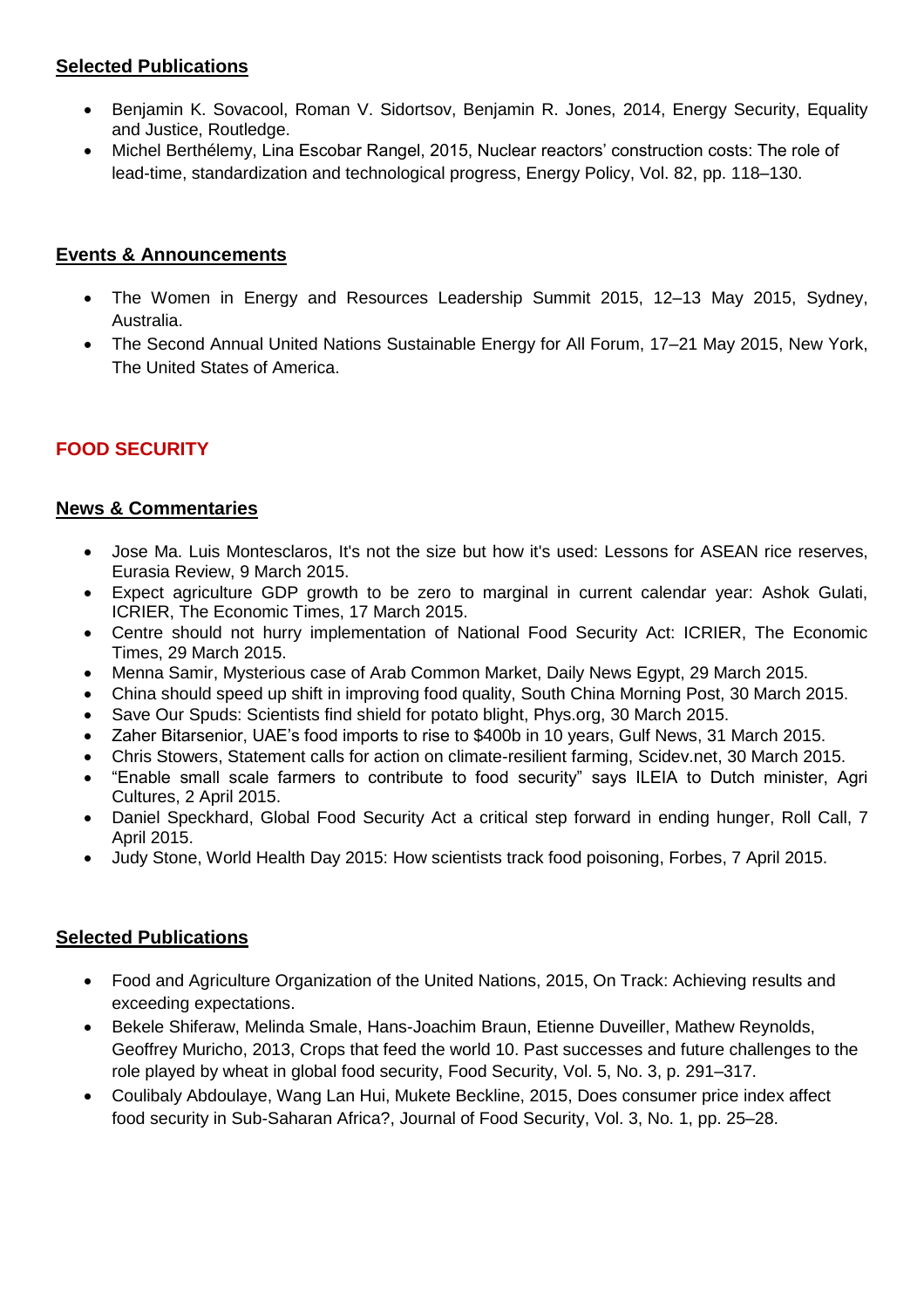# **Events & Announcements**

- [Global Food Security Consortium and the Leroy and Barbara Everson Seed and Biosafety](http://www.extension.iastate.edu/registration/events/conferences/gfsc/program.html)  [Symposium 2015: Interlocking the Pieces for Global Food Security, 14–15 April 2015, Ames, The](http://www.extension.iastate.edu/registration/events/conferences/gfsc/program.html)  [United States of America.](http://www.extension.iastate.edu/registration/events/conferences/gfsc/program.html)
- [2015 Global Food Security Symposium, 16 April 2015, Washington D.C., The United States of](http://www.thechicagocouncil.org/event/healthy-food-healthy-world-leveraging-agriculture-and-food-improve-global-nutrition)  [America.](http://www.thechicagocouncil.org/event/healthy-food-healthy-world-leveraging-agriculture-and-food-improve-global-nutrition)
- 15<sup>th</sup> [International Cereal and Bread Congress, 17–21 April, 2015, Istanbul, Turkey.](https://www.moniqa.org/webfm_send/217)

# **HEALTH SECURITY**

## **News & Commentaries**

- Jayalakshmi [K, Fast working malaria drug developed that works against resistant strains,](http://www.ibtimes.co.uk/bangalore-fast-working-malaria-drug-working-against-drug-resistant-strains-1494497)  [International Business Times, 1 April 2015.](http://www.ibtimes.co.uk/bangalore-fast-working-malaria-drug-working-against-drug-resistant-strains-1494497)
- Aya Lowe, Concerns over rise in [HIV infections in the Philippines, Channel News Asia, 2 April 2015.](http://www.channelnewsasia.com/news/asiapacific/concern-over-rise-in-hiv/1762556.html)
- [Casey Hynes, Laos introduces vaccine to protect children from](http://asiancorrespondent.com/131852/laos-introduces-vaccine-to-protect-children-from-japanese-encephalitis/) Japanese encephalitis, 2 April 2015.
- [Miranda Yeo, Compound could lead to cheaper skin cancer treatment, The Straits Times, 3 April](http://www.straitstimes.com/news/singapore/health/story/compound-could-lead-cheaper-skin-cancer-treatment-20150403)  [2015.](http://www.straitstimes.com/news/singapore/health/story/compound-could-lead-cheaper-skin-cancer-treatment-20150403)
- [Francesca Happé, Myths and realities of mental health, The Guardian, 5 April 2015.](http://www.theguardian.com/commentisfree/2015/apr/05/mental-health-lack-of-empathy-fear-ignorance)
- [Men Kimseng, Maternal mortality rates remain high, despite UN goals, VOA Khmer, 7 April 2015.](http://www.voacambodia.com/content/cambodia-maternal-mortality-rates-remain-high-despite-un-goals/2709874.html)
- [Charles Parkinson, Thais expand health benefits for migrant workers, The Phnom Penh Post, 7](http://www.phnompenhpost.com/national/thais-expand-health-benefits-migrant-workers)  [April 2015.](http://www.phnompenhpost.com/national/thais-expand-health-benefits-migrant-workers)
- [The Star/ Asia News Network, Malaysia clinics found using outdated sterilising equipment, Your](http://yourhealth.asiaone.com/content/malaysia-clinics-found-using-outdated-sterilising-equipment)  [Health, 7 April 2015.](http://yourhealth.asiaone.com/content/malaysia-clinics-found-using-outdated-sterilising-equipment)

#### **Selected Publications**

- [Lara Cushing et al., 2015, The haves, the have-nots and the health of everyone: The relationship](http://www.annualreviews.org/doi/abs/10.1146/annurev-publhealth-031914-122646?journalCode=publhealth)  [between social inequality and environmental quality, Annual Review of Public Health, Vol. 36, pp.](http://www.annualreviews.org/doi/abs/10.1146/annurev-publhealth-031914-122646?journalCode=publhealth)  [193–209 .](http://www.annualreviews.org/doi/abs/10.1146/annurev-publhealth-031914-122646?journalCode=publhealth)
- [Étienne Langlois et al., 2015, Inequities in postnatal care in low-](http://www.who.int/bulletin/volumes/93/4/14-140996/en/) and middle-income countries: A [systematic review and meta-analysis, Bulletin of the World Health Organisation, Vol. 93, No. 4,](http://www.who.int/bulletin/volumes/93/4/14-140996/en/)  [259–270G](http://www.who.int/bulletin/volumes/93/4/14-140996/en/).

## **Events & Announcements**

- [Annual International Conference on Public Health, 4–7 May](http://www.atiner.gr/publichealth.htm) 2015, Athens, Greece.
- 4<sup>th</sup> Annual Global Healthcare Conference, 29–30 June 2015, Singapore.

# **PEACE, HUMAN SECURITY AND DEVELOPMENT**

- [The Khmer Rouge on trial: Must go on, can't go on, The Economist, 10 March 2015.](http://www.economist.com/news/asia/21646112-international-court-defies-cambodias-strongman-must-go-cant-go)
- [Trefor Moss, Philippines fighting rages as peace effort hangs in balance, The Wall Street Journal,](http://www.wsj.com/articles/philippine-army-targets-splinter-faction-in-bid-to-salvage-peace-deal-1426623559)  [17 March 2015.](http://www.wsj.com/articles/philippine-army-targets-splinter-faction-in-bid-to-salvage-peace-deal-1426623559)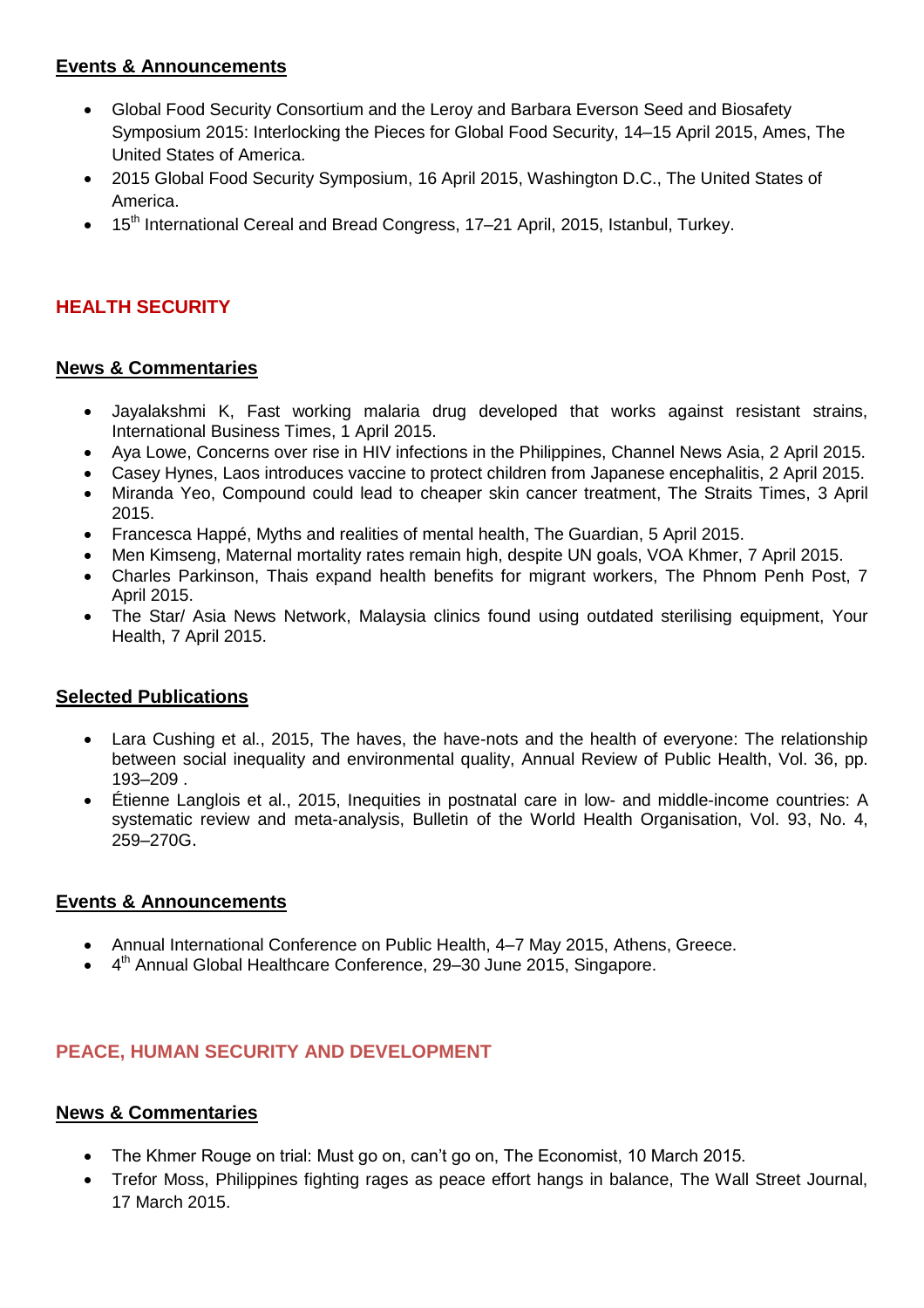- [Trefor Moss, Malaysia proposes joint ASEAN peacekeeping force, The Wall Street Journal, 18](http://www.wsj.com/articles/malaysia-plans-peacekeeping-force-for-south-china-sea-1426687959)  [March 2015.](http://www.wsj.com/articles/malaysia-plans-peacekeeping-force-for-south-china-sea-1426687959)
- [Jane Perlez, Myanmar's fight with rebels creates refugees and ill will with China, The New York](http://www.nytimes.com/2015/03/22/world/asia/myanmars-fight-with-rebels-creates-refugees-and-ill-will-with-china.html?ref=asia&_r=0)  [Times, 21 March 2015.](http://www.nytimes.com/2015/03/22/world/asia/myanmars-fight-with-rebels-creates-refugees-and-ill-will-with-china.html?ref=asia&_r=0)
- Raza Rumi, Bangladesh on the [brink, Foreign Policy, 26 March 2015.](http://foreignpolicy.com/2015/03/26/bangladesh-on-the-brink/)
- [Jeffrey Sachs, Why the sustainable development goals matter, Eco-Business, 1 April 2015.](http://www.eco-business.com/opinion/why-the-sustainable-development-goals-matter/)
- [On international day, UN underlines role of sport in promoting development, peace, UN News](http://www.un.org/apps/news/story.asp?NewsID=50504#.VSNzvlWUe4w)  [Centre, 6 April 2015.](http://www.un.org/apps/news/story.asp?NewsID=50504#.VSNzvlWUe4w)

- Ramesh Thakur, 2015, R2P's 'structural' [problems: A response to Roland Paris, International](http://www.tandfonline.com/doi/full/10.1080/13533312.2014.992575#.VSTNe1WUe4w)  [Peacekeeping, Vol.22, No.1, pp.11–25.](http://www.tandfonline.com/doi/full/10.1080/13533312.2014.992575#.VSTNe1WUe4w)
- [Asian Development Bank \(ADB\), 2015, Asian development outlook 2015: Financing Asia's future](http://www.adb.org/sites/default/files/publication/154508/ado-2015.pdf)  [growth, Manila.](http://www.adb.org/sites/default/files/publication/154508/ado-2015.pdf)

## **Events & Announcements**

- [WIPO/ESCAP Regional Forum "Towards Sustainable Development: Partnerships for Innovation](http://www.unescap.org/events/wipoescap-regional-forum-towards-sustainable-development-partnerships-innovation-and)  [and Technological Capacity Building in the Least Developed Countries of Asia and the Pacific](http://www.unescap.org/events/wipoescap-regional-forum-towards-sustainable-development-partnerships-innovation-and)  [Region", 28–29 April 2015, Bangkok, Thailand.](http://www.unescap.org/events/wipoescap-regional-forum-towards-sustainable-development-partnerships-innovation-and)
- [International Summer School in Forced Migration, deadline for applications: 1 May 2015, Oxford,](http://www.rsc.ox.ac.uk/study/international-summer-school)  [The United Kingdom.](http://www.rsc.ox.ac.uk/study/international-summer-school)

## **TRANSNATIONAL CRIME**

## **News & Commentaries**

- Thesa Vance Nuansyah, Quo vadis [ASEAN's war on transnational crime, The Jakarta Post, 20](http://www.thejakartapost.com/news/2015/03/20/quo-vadis-asean-s-war-transnational-crime.html)  [March 2015.](http://www.thejakartapost.com/news/2015/03/20/quo-vadis-asean-s-war-transnational-crime.html)
- [Sunan J. Rustam and Rayyanul M. Sangadji, IUU fishing as transnational](http://www.thejakartapost.com/news/2015/03/27/iuu-fishing-transnational-organized-crime.html) organised crime, The [Jakarta Post, 27 March 2015.](http://www.thejakartapost.com/news/2015/03/27/iuu-fishing-transnational-organized-crime.html)
- Dan Oakes and Sam Clark, Australian man sentenced to death in China for trying to smuggle [methamphetamine to Australia; second man awaiting trial, ABC News, 1 April 2015.](http://www.abc.net.au/news/2015-04-01/australian-man-sentenced-to-death-in-china-for-drug-smuggling/6365106)
- Interview with Yury Fedotov, Executive Director of the UN Office on Drugs and Crime, UN News [Centre, 6 April 2015.](http://www.un.org/apps/news/newsmakers.asp?NewsID=118)
- [Hezri Adnan, Growing threat of wildlife threat, New Straits Times, 7 April 2015.](http://www.nst.com.my/node/79718)
- [Kathy Quiano and Tim Hume, Death row appeal fails: Australian 'Bali Nine' drug smugglers face](http://edition.cnn.com/2015/04/06/asia/indonesia-bali-nine-appeal/)  [execution, CNN, 7 April 2015.](http://edition.cnn.com/2015/04/06/asia/indonesia-bali-nine-appeal/)

#### **Selected Publications**

- [US Department of State Bureau for International Narcotics and](http://www.state.gov/documents/organization/239561.pdf) Law Enforcement Affairs, 2015, International narcotics control strategy report: [Volume II money laundering and financial crimes,](http://www.state.gov/documents/organization/239561.pdf)  [Washington D.C.](http://www.state.gov/documents/organization/239561.pdf)
- [Christopher Smith, 2015, Report on human trafficking issues to the 2015 Winter Meeting of the](http://www.oscepa.org/publications/reports/special-reports/human-trafficking-issues-reports/2739-2015-winter-meeting-report-by-the-sr-on-human-trafficking-issues/file)  [OSCE Parliamentary Assembly, Vienna.](http://www.oscepa.org/publications/reports/special-reports/human-trafficking-issues-reports/2739-2015-winter-meeting-report-by-the-sr-on-human-trafficking-issues/file)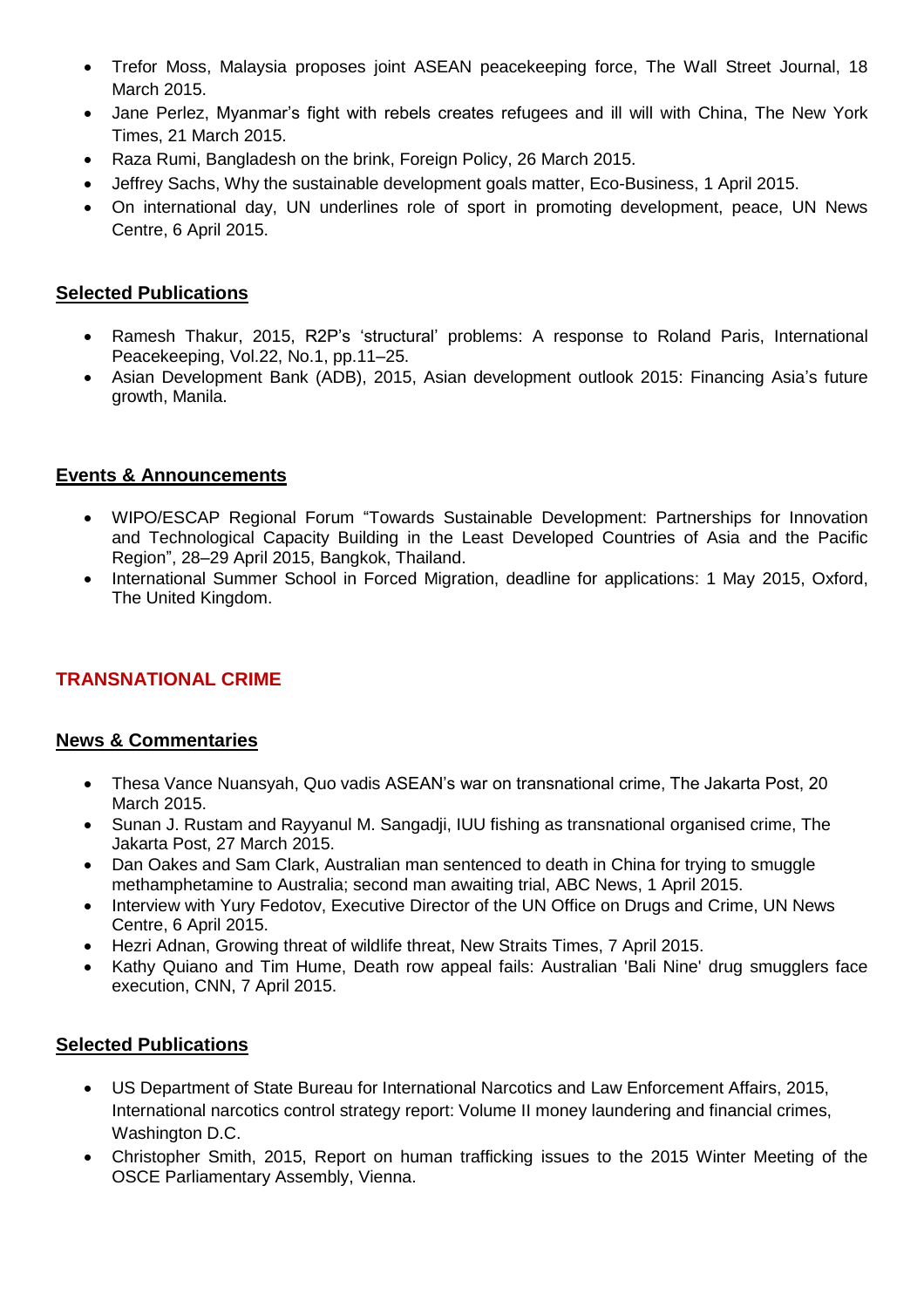# **Events & Announcements**

- [Freedom Summit 2015, 9 May 2015, San Francisco, The United States of America.](http://www.2015.freedom-summit.org/)
- Interdisciplinary Conference on Human Trafficking, 1–3 October 2015, Lincoln, Nebraska, The [United States of America.](http://humantrafficking.unl.edu/)

# **HUMANITARIAN ASSISTANCE AND DISASTER RESPONSE**

## **News and Commentaries**

- [Devastation in cyclone's wake illustrates need for targeted disaster response, Pacific leaders say at](http://www.un.org/apps/news/story.asp?NewsID=50343#.VRzsq-GSnLU)  [UN conference, UN News Centre, 17 March 2015.](http://www.un.org/apps/news/story.asp?NewsID=50343#.VRzsq-GSnLU)
- [Mark Kinver, UN report: Agriculture bears brunt of natural disaster, BBC News, 17 March 2015.](http://www.bbc.com/news/science-environment-31906909)
- [Sendai: UN conference adopts new, people-centred disaster risk reduction strategy, UN News](http://www.un.org/apps/news/story.asp?NewsID=50361#.VRzsRuGSnLU)  [Centre, 18 March 2015.](http://www.un.org/apps/news/story.asp?NewsID=50361#.VRzsRuGSnLU)
- [Denia Djokic, Southeast Asia's nuclear push: the need for better regional communication and](http://nautilus.org/napsnet/napsnet-policy-forum/southeast-asias-nuclear-push-the-need-for-better-regional-communication-and-nuclear-accident-response-capabilities/)  [nuclear accident response capabilities, NAPSNet Policy Forum, 30 March 2015.](http://nautilus.org/napsnet/napsnet-policy-forum/southeast-asias-nuclear-push-the-need-for-better-regional-communication-and-nuclear-accident-response-capabilities/)
- [Christopher Hobson, Disaster preparedness: A missed opportunity in Sendai, The Diplomat, 1 April](http://thediplomat.com/2015/04/disaster-preparedness-a-missed-opportunity-in-sendai/)  [2015.](http://thediplomat.com/2015/04/disaster-preparedness-a-missed-opportunity-in-sendai/)
- [Agence France Presse, State of emergency as super typhoon batters Micronesia, Yahoo News, 2](http://news.yahoo.com/disaster-emergency-super-typhoon-churns-micronesia-004134165.html)  [April 2015.](http://news.yahoo.com/disaster-emergency-super-typhoon-churns-micronesia-004134165.html)

## **Selected Publications**

- [Centre for Research on the Epidemiology of Disasters \(CRED\), 2015, The human cost of natural](http://reliefweb.int/sites/reliefweb.int/files/resources/PAND_report.pdf)  [disasters 2015: A global perspective, Brussels.](http://reliefweb.int/sites/reliefweb.int/files/resources/PAND_report.pdf)
- [The United Nations Office for Disaster Risk Reduction \(UNISDR\), 2015, Disaster risk reduction](http://www.unisdr.org/files/42926_090315wcdrrpspepublicationfinalonli.pdf)  [private sector partnership: Post 2015 framework-](http://www.unisdr.org/files/42926_090315wcdrrpspepublicationfinalonli.pdf) private sector blueprint, Geneva.

# **Events and Announcements**

- [Regional Meeting on International Humanitarian Assistance Mechanisms, 5–7 May 2015,](http://www.redhum.org/en/miah)  [Guatemala.](http://www.redhum.org/en/miah)
- NADI Workshop on "The Role of Military in [Enhancing ASEAN HADR Cooperation in Responding to](http://www.rsis.edu.sg/nadi/upcoming_events.html#HADR)  [Crisis", 6–10 July 2015, Chiangmai, Thailand.](http://www.rsis.edu.sg/nadi/upcoming_events.html#HADR)

# **WATER SECURITY**

- [Yi Whan-woo, S Korea reduces water supply to the North, The Korea Times, 16 March 2015.](http://www.koreatimesus.com/s-korea-reduces-water-supply-to-the-north/)
- [Time now to act on looming water crisis, UN warns, Bangkok Post, 21 March 2015.](http://www.bangkokpost.com/news/world/503615/time-now-to-act-on-looming-water-crisis-un-warns)
- Mohammad Abdel Raouf, Water security needs GCC water cooperation, Gulf News, 21 March [2015.](http://gulfnews.com/opinion/thinkers/water-security-needs-gcc-water-cooperation-1.1475858)
- Santosh Nepal and Arun Bhakta Shrestha, The Himalayan waters: Complex challenges and [regional solutions, Dispatch News Desk, 22 March 2015.](http://www.dnd.com.pk/the-himalayan-waters-complex-challenges-and-regional-solutions/89410)
- [Jessica Hatcher, Kenya hoping to make a splash with Africa's first public-private water fund, The](http://www.theguardian.com/global-development/2015/mar/22/world-water-day-kenya-upper-tana-nairobi-public-private-water-fund)  [Guardian, 22 March 2015.](http://www.theguardian.com/global-development/2015/mar/22/world-water-day-kenya-upper-tana-nairobi-public-private-water-fund)